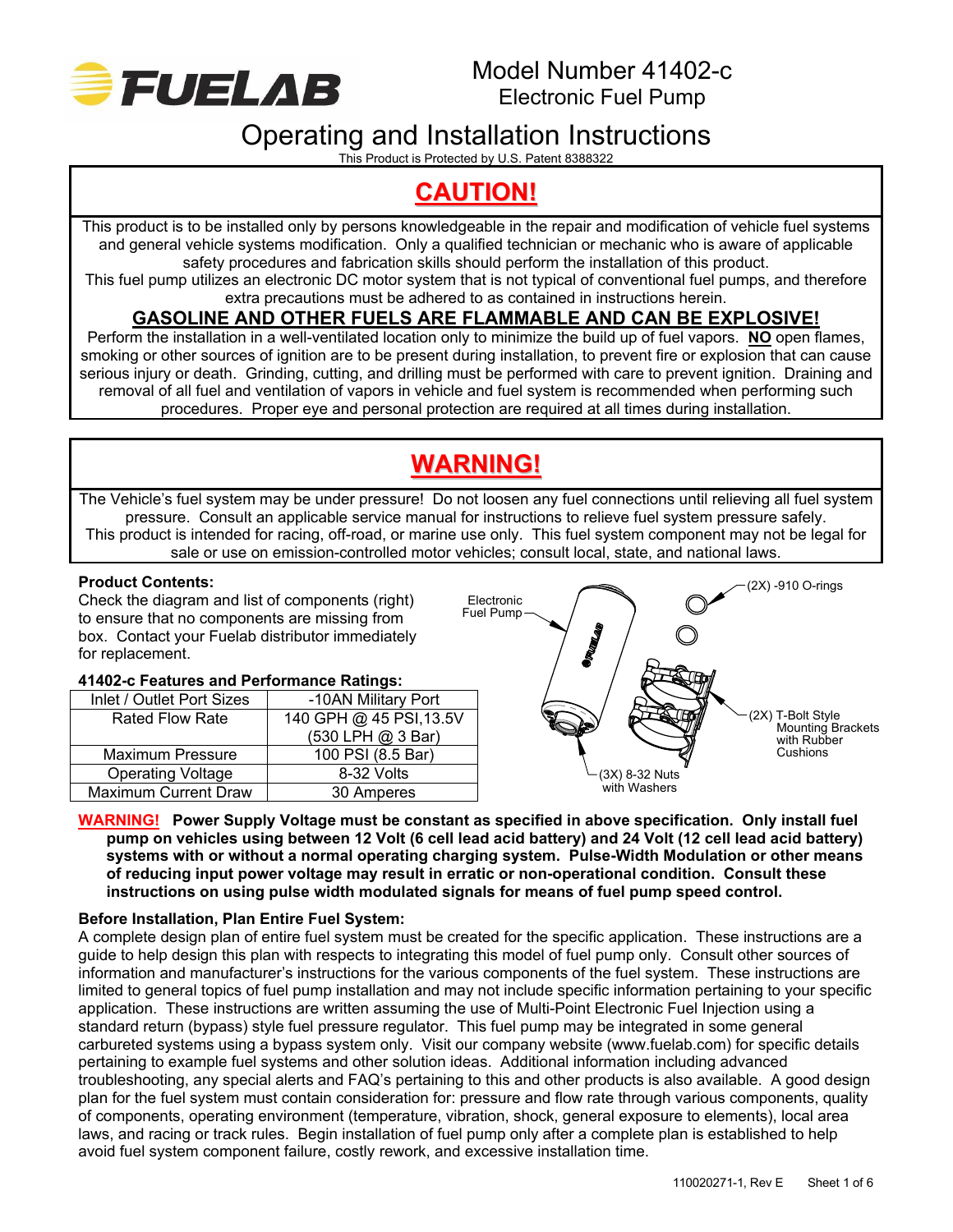#### **Plumbing Planning Notes:**

Fuel Pump is recommended for external use only. Inlet Straining Filter may be omitted if fuel system is cleaned, and only pre-strained fuel is used to fill the fuel tank or fuel cell with great care ensuring debris not to enter tank. Adequate structural mounting and support is the responsibility of the fabricator and installer. Mount the fuel pump as low as possible without it being vulnerable to road hazards or debris. Minimize the length of the fuel line feeding fuel pump. Do not use "cross drilled" style 90° elbow fittings, check valves or other restrictions (other than high flow fuel filter strainer or shut-off valve) before or upstream of fuel pump. Minimize plumbing restrictions between fuel tank and fuel pump and regulator for peak performance, use -10AN (5/8") or -12AN (3/4"). Typically -6AN (3/8") to - 10AN (5/8") line is required for the rest of the fuel system, after or upstream of fuel pump. Use of a strainer filter upstream of fuel pump to reduce risk from foreign object damage. Special Note: Use only Fuelab 828xx or 868xx Series Filter with 100-Micron Rated Filter Element for -10AN or -12AN Line is recommended. All fuel line used must handle high pressure. The use of fuel line such as stainless-steel braided line and "AN" style fitting connections are recommended. The fuel ports (two -10AN Ports) use "AN" or "military" style fittings. This plumbing standard is commonly used with racing and high-performance applications. See Step 4 on Sheet 4, for additional information on this port standard. A fuel filter with a 60 micron or lower particle rating is required to be used upstream of regulator and downstream from fuel pump to protect it and the fuel injectors from foreign object damage. Reference the Schematic Diagram below for filter locations. Fuel tank must have a modification of an additional sump or use aftermarket fuel cell as indicated. Use of a "pick-up" tube system is not recommended. Use of a liquid filled gauge exposed to engine compartment heat is not recommended as the liquid inside the gauge may exert measurement errors, all mechanical gauges and pressure transducers have amounts of error due to temperature fluctuation, be aware of inaccurate pressure readings. **DO NOT** plumb gauge port to any gauge mounted inside the vehicle or in passenger compartment. A line burst can spill fuel inside passenger compartment and on occupants, possibly causing serious injury or death. An electronic gauge or pressure transducer system is recommended for readings in a passenger compartment.

## **Typical EFI V-8 Fuel System Plumbing Schematic Diagram:**



Special Note: Use in carbureted systems require a bypass return or relief valve. Do not "Dead Head" Fuel Pump.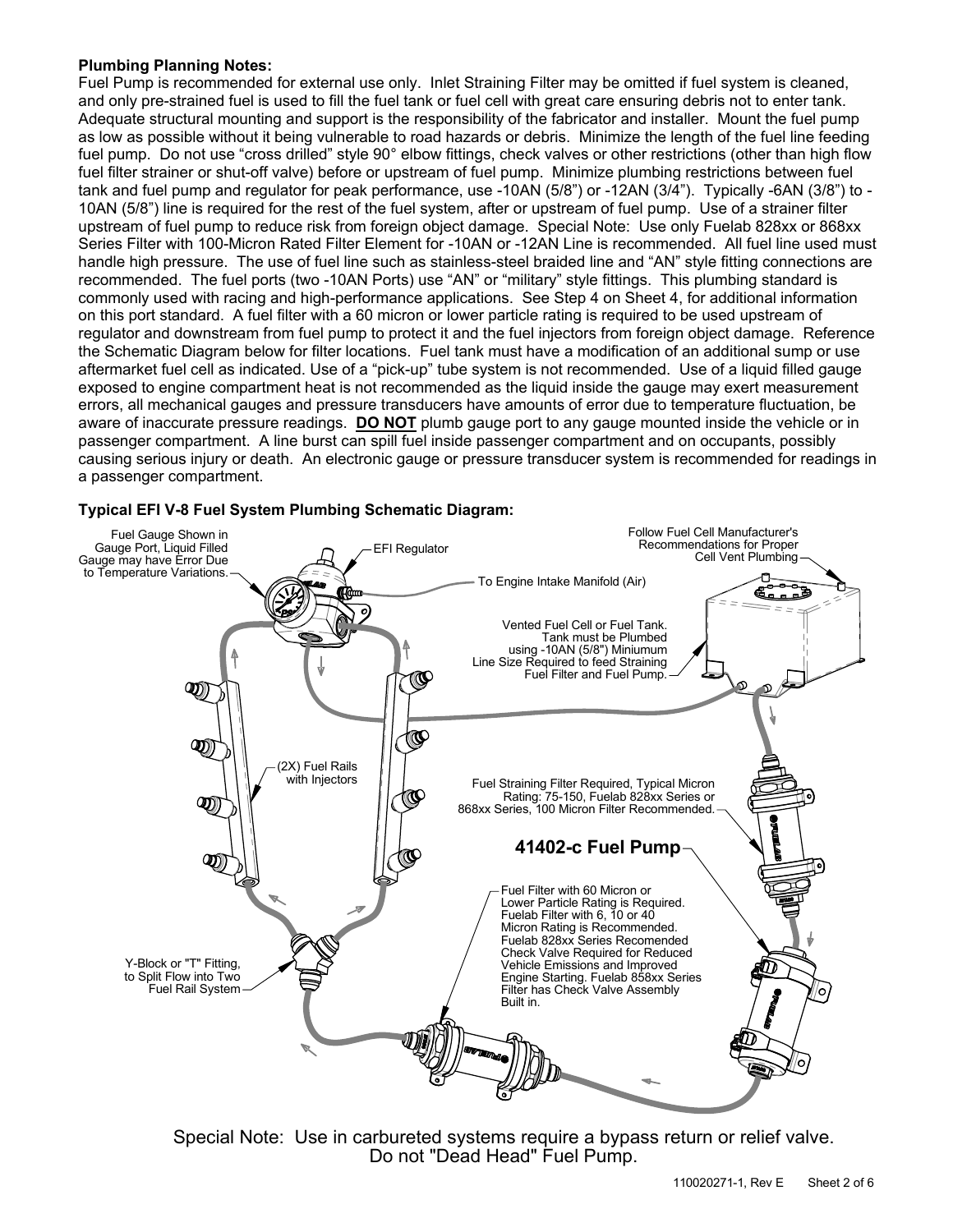### **Electrical Planning Notes:**

Reference Sheet 3 and 4 for schematic wiring diagram examples. Use electrical components as described including electrical connectors that are appropriate for the operating environment of the fuel system, whether its use in street, racing, or marine applications. Electrical connectors for the power leads must be capable of high current draw, note all connections, wire, and component rating requirements herein. Solder and use shrink wrap for wire splices for extra reliability (unless high quality crimping is performed). Use of a check valve in fuel system as shown in plumbing diagram will maintain fuel pressure at normal levels during engine starting and may be required depending on the wiring of main relay control circuit. (OEM and some aftermarket ECMs have fuel pump relay control outputs that will turn off fuel pump during engine starting, requiring check valve use.) If the fuel pressure does not maintain during engine starting, ensure fuel pump is energized while starting. Main wiring schematic diagram below shows the control of relay by ignition switch. This source can be changed as described, or by a toggle switch. Some forms of racing have specific rules regarding electrical switching of fuel pump. Consult appropriate racing guidelines, rules, and regulations.

**MAIN WIRING SCHEMATIC DIAGRAM:** (Some electrical components shown are not supplied with kit)



## **SPEED CONTROL SCHEMATIC DIAGRAMS:**

The speed control terminal (Yellow Center Lug) can have voltage or a signal applied to it. When the speed control terminal has less than 0.25V (Approx) applied to it, the mode of operation is in continuous reduced speed. When the speed control terminal has greater than 1.65V (Approx), the mode of operation is in continuous maximum speed. A pulsed signal may also be used to control pump speed. See examples below for a method suitable for your application.

#### *Example 1: Continuous Maximum Speed*

NO JUMPER WIRE OR DEVICE Attach no wiring to speed control terminal, to operate curve was recorded as shown on the Pump Certification as "Maximum Speed". Use Example 1 for racing specific applications, or short interval use. Use in continuous maximum speed may cause overheating and therefore may damage fuel pump. Additional cooling may be required using maximum speed only while operating with low engine pump at continuous maximum speed. The performance demand for extended periods.



#### *Example 2: Continuous Reduced Speed*

JUMPER WIRE $^{\scriptscriptstyle \searrow}$ this mode of operation is and reduced speed. considered continuous duty. See Examples 3 and 4 for switching between maximum See schematic, attach wire between negative terminal (Black Lug) and Yellow Lug. Use Example 2 if the flow rate at reduced speed is adequate for application. Using shown on the pump certification. Attach a jumper wire as shown below, to operate pump at continuous reduced speed. The reduced speed is preset, with the performance curve

### *Example 3: Switch to Ground Speed Changing*

Attach switch and wiring as shown to the right, to operate pump at continuous maximum speed while switch is in the open position (position as shown in diagram). When the switch is in the closed position (on), the pump will operate in reduced speed mode. To reverse the desired switch action, refer to Example 4. Switch type can be a relay or switching based on pressure or other means. Current draw through this circuit is extremely low (much less than 1 amp), so a very low current rating for this switch can be used. Use the diagram to the right as a guide to properly wire this example. Reduced speed is recommended during long periods of low engine fuel demand conditions to avoid fuel system heat build-up.

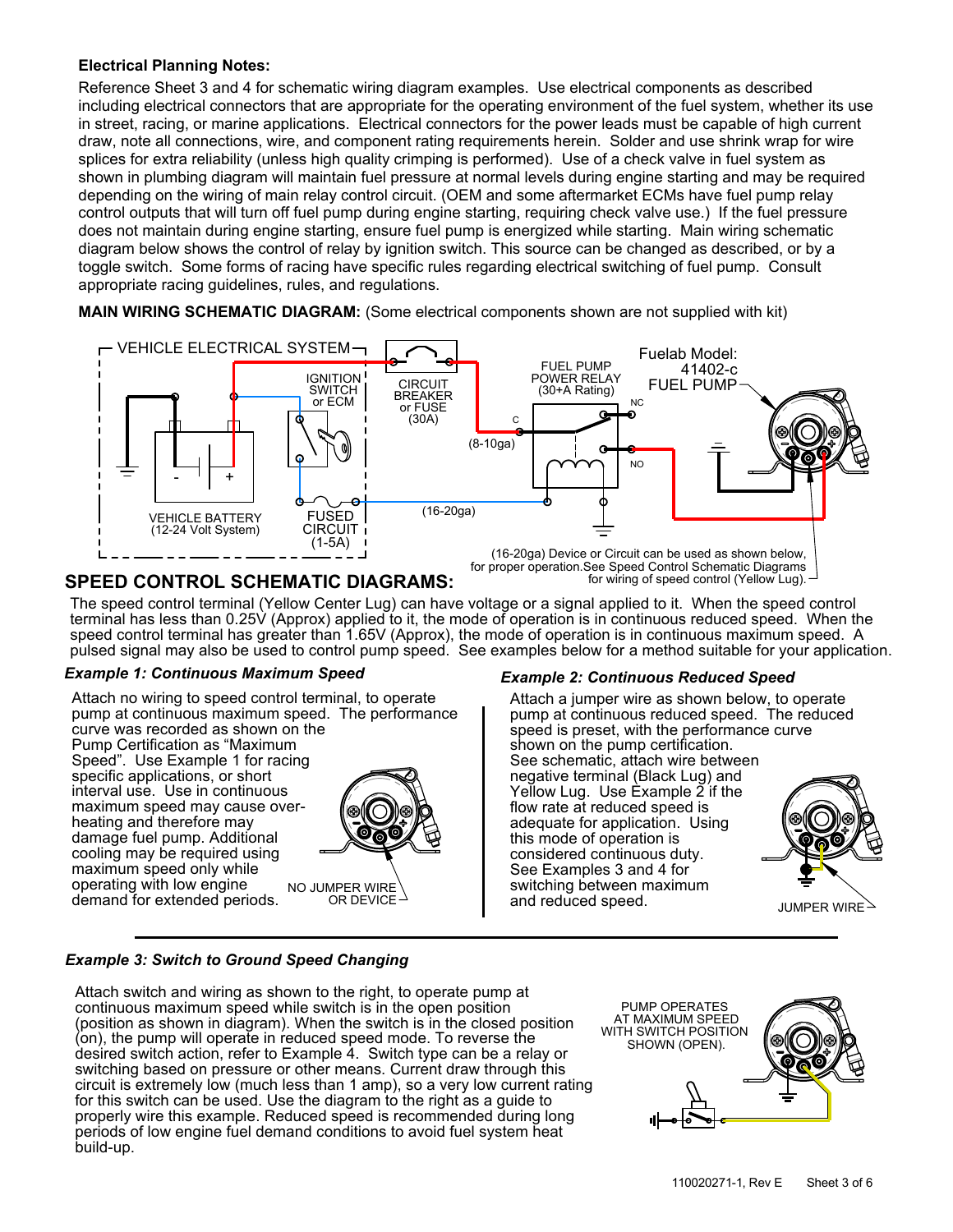### **SPEED CONTROL SCHEMATIC DIAGRAMS: (cont.)**

#### *Example 4: Switch to Power Speed Changing*

When the switching action is in reverse to what can be used as shown Example 3, such as some pressure

switches, the action can be reversed using a Single Pole Dual Throw (SPDT) relay as shown to the right. Current draw through this circuit is extremely low (much less than 1 amp), so a very low current rating for this relay and switch can be used. Use the diagram to the right as a guide to properly wire this example. Reduced speed is recommended during long periods of low engine fuel demand conditions to avoid fuel system heat build-up.



#### *Example 5: Variable Speed*

Devices such as an aftermarket ECM can create a pulsed signal ("pulling" voltage to ground at a given frequency). This signal has a characteristic of dwell time, which is a ratio of on-time vs. off-time (in other words, the amount of time the signal is "high" vs. "low"). This difference in dwell time percentage will enable the fuel pump to operate at various speeds or flow rate. A graph demonstrating an example signal created by such a device is shown below. The example signal is at 66% duty cycle, whereas the amount time that the signal is above 1.65V voltage is about twice the amount of time at zero volts. When duty cycle is between 5%-20%, the fuel pump is turned off. A duty cycle between 20%-90% will be variable speed between Minimum and Maximum Speeds, while duty cycles of 90%-100% are at Full Speed. Frequency range is allowed between 100Hz and 5000Hz. "High" voltage may be as high as the vehicle's voltage.



Refer to above Example 5, for use with the Fuelab Electronic Fuel Pressure Regulator, Models 52901 and 52902, that creates its own pulsed signal. These regulators automatically control the fuel pump, without the use of switching means or other components such as described in examples 2 and 3. Refer to instructions for the Electronic Regulator for proper wiring and installation.

#### **Installation Steps:**

- 1. Disconnect the ground terminal from battery and allow the vehicle's engine and exhaust system to cool. Relieve fuel system pressure per applicable service manual. Follow all Warnings, Cautions and Instructions written on previous pages of these instructions.
- 2. Modify, remove, or replace other fuel system components as required per established build plan (reference notes on previous pages and above).
- 3. Use the supplied brackets attached to the fuel pump, as a drilling template to mark holes for mounting bracket. Choose a location that minimizes exposure to road hazards and debris, away from engine exhaust pipes, near fuel tank or cell. Note position and plumbing requirements as stated earlier in these instructions.
- 4. Install the fuel fittings (not supplied). The threads used on these fuel ports are not tapered or pipe threads. Do not use Teflon<sup>®</sup> thread tape or thread sealant on these threads, as this can cause leakage or introduce debris into the fuel system. Fittings to be used with these style of ports require use of the enclosed -910 o-rings for proper sealing. Use light oil to lubricate the o-rings just prior to installation. Install the O-rings onto the fuel fitting first. Position the o-ring in the thread relief of the fitting. Thread fitting into fuel pump and tighten between 5 and 15 ftꞏlbs of torque. **ALL** fuel line that is internal to tank **MUST** be fuel compatible both inside and outside of the line. PTFE based fuel line is recommended for a long service life.
- 5. Upon installation of fuel tank or cell and installation of all other fuel system components, Inspect fuel system for any contact of fuel lines or wires with other components that can cause chafing or rubbing. Secure all components and fuel lines. Ensure that moving components of vehicle are clear.
- 6. Connect the vehicle's battery. Perform initial priming: The fuel pump may require priming during initial operation and for moment after depletion of fuel from fuel tank or cell. This action can be accomplished by removing fuel line from fuel rail (downstream of fuel pump and filters), allowing the fuel line to empty fluid into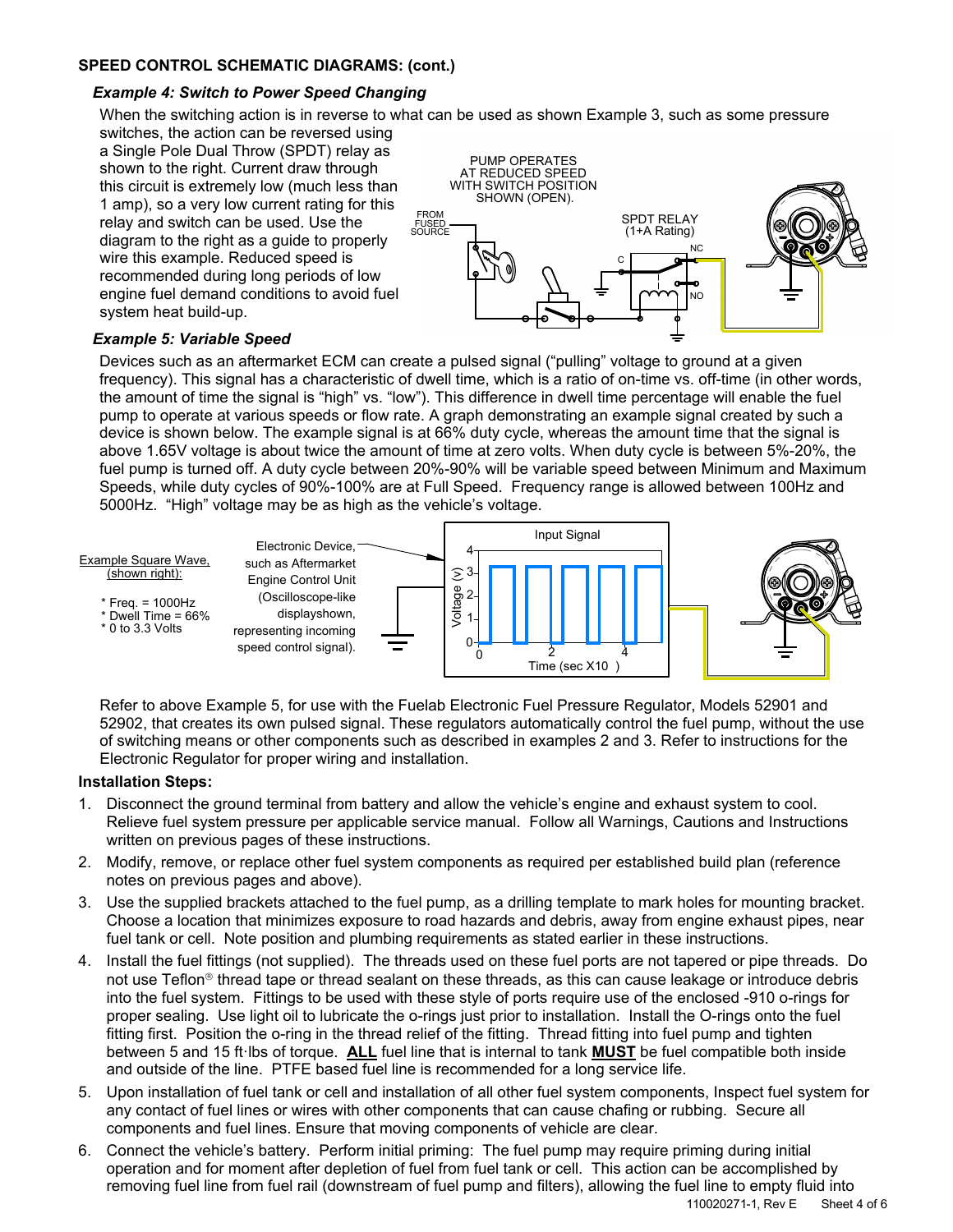fuel safe container. Operate fuel pump until fuel exits fuel line. Attach fuel line back to the fuel rail after priming fuel pump. After tightening connection, verify leak-free operation while checking fuel rail pressure. If fuel pressure is not high enough, repeat priming procedure to ensure that fuel pump is receiving fuel from tank. Turn on fuel pump (typically by bypassing fuel pump relay) without engine operating. ECU or engine management computer may be controlling the relay. The ECU may only operate pump for a few seconds each time ignition switch is set to on. The pump will have to operate several seconds (30+) to prime and drive air out of the fuel system. Reattach fuel rail line. Start fuel system and inspect for leaks. Inspect vehicle for any leaks. Turn off fuel system and repair any leaks that may be present before continuing.

- 7. When adjusting pressure, be sure that fuel pump is operating to monitor pressure. Fuelab recommends to use a "baseline" pressure reference when adjusting the pressure (adjusting the pressure with engine off or pressure reference line or vacuum line unhooked). The vehicle's engine may not produce consistent vacuum during idle to have repeatable readings.
- 8. After final adjustment of fuel pressure, tighten jam nut. Road test vehicle, and retest pressure upon return to ensure accurate adjustment. After installation of this fuel pump, verify flow capacity to ensure safe levels of flow, particularly with reduced levels of pump speed. Having insufficient flow capacity can result in an engine lean-out condition that can cause severe engine damage. Collecting a given amount of fuel (as measured by weight or volume) over a measured amount of time can be used to determine capacity. Collect fuel flow from the return line to measure the amount of fuel capacity at a given operating pressure. A 20+ ampere capacity battery charger may be used to simulate the charging system of the vehicle while engine is off. If using an adjustable fuel pressure regulator, for boosted applications, simulate boost by raising the fuel pressure by the amount of expected maximum boost pressure. Performing these tests will give greater accuracy for capacity tests.

#### **Fuel System Maintenance Notes:**

Periodic inspections and general maintenance are required for longevity and reliability of the fuel system. This action directly affects the fuel pump's performance and reliability. Included with that are periodic inspection and/or filter element replacement. The straining filter (upstream of pump) should be checked and cleaned at least every 30,000 miles (more often for off-road operating conditions). Replace or clean downstream filters (after pump) every year or 15,000 miles (more often for off-road operating conditions). Dirty fuel filters can block flow and adversely affect fuel system performance as well as can directly damage the fuel pump. *Special alert for E85 or Methanol Users:* **DO NOT** use cellulose (paper) based filter elements! Water can contaminate the fuel and break down the element, creating debris that can damage injectors and fuel pump. E85 and other oxygenated fuels can absorb water. Long term storage of this fuel within the fuel tank of vehicle is not recommended and can contribute to rusting of the fuel pump's tool steel components. Draining the fuel tank and replacement with small amount of Gasoline or Kerosene (along with operating the fuel system for a small period of time) is recommended for long term storage of the vehicle.

| <b>Problem (Symptom)</b>                                                                         | <b>Possible Causes</b>                                                                                                                                       | <b>Possible Solutions</b>                                                                                                                                                                                                                                                                                                             |
|--------------------------------------------------------------------------------------------------|--------------------------------------------------------------------------------------------------------------------------------------------------------------|---------------------------------------------------------------------------------------------------------------------------------------------------------------------------------------------------------------------------------------------------------------------------------------------------------------------------------------|
| Not operating or slight<br>"clicking" sound when<br>turned on.                                   | • Faulty fuel pump relay.<br>• Faulty, dirty, or corroded<br>terminals or improperly sized<br>wire.<br>• Debris from tank or plumbing<br>lodged inside pump. | Check voltage to controller, at power terminals. If<br>voltage is steady and consistent (within 1/2 Volt of<br>battery) then contact Fuelab for assistance or repair. If<br>voltage is inconsistent as described, repair or replace<br>electrical components as required.                                                             |
| Not building up fuel<br>pressure.                                                                | • Incorrect fuel system initial<br>priming procedure.<br>• Pump operating in reverse<br>direction (see above).                                               | Repeat procedure for proper priming. If condition<br>continues, check all plumbing upstream (on inlet side) of<br>fuel pump.                                                                                                                                                                                                          |
| Leakage of fuel at<br>inlet or outlet fuel<br>ports.                                             | • Improper type of fitting used.                                                                                                                             | If leakage occurs at fitting, be sure that the proper fitting<br>style is used (AN o-ring seal type ONLY!). Pipe threaded<br>style fittings are NOT to be used.                                                                                                                                                                       |
| Loss of fuel pressure<br>or erratic pressure<br>pulsation after several<br>minutes of operation. | • Cavitation (vapor lock) due<br>to overheating or restricted<br>inlet.                                                                                      | Look for sources of heat such as exhaust or fuel rail<br>mountings that could be conducting too much heat.<br>Check for inlet restrictions such as improperly vented<br>tank, or debris blocking inlet straining filter. Contact<br>Fuelab, as pump may be damaged due to improper<br>operating condition for repair or consultation. |

#### **Troubleshooting Notes:**